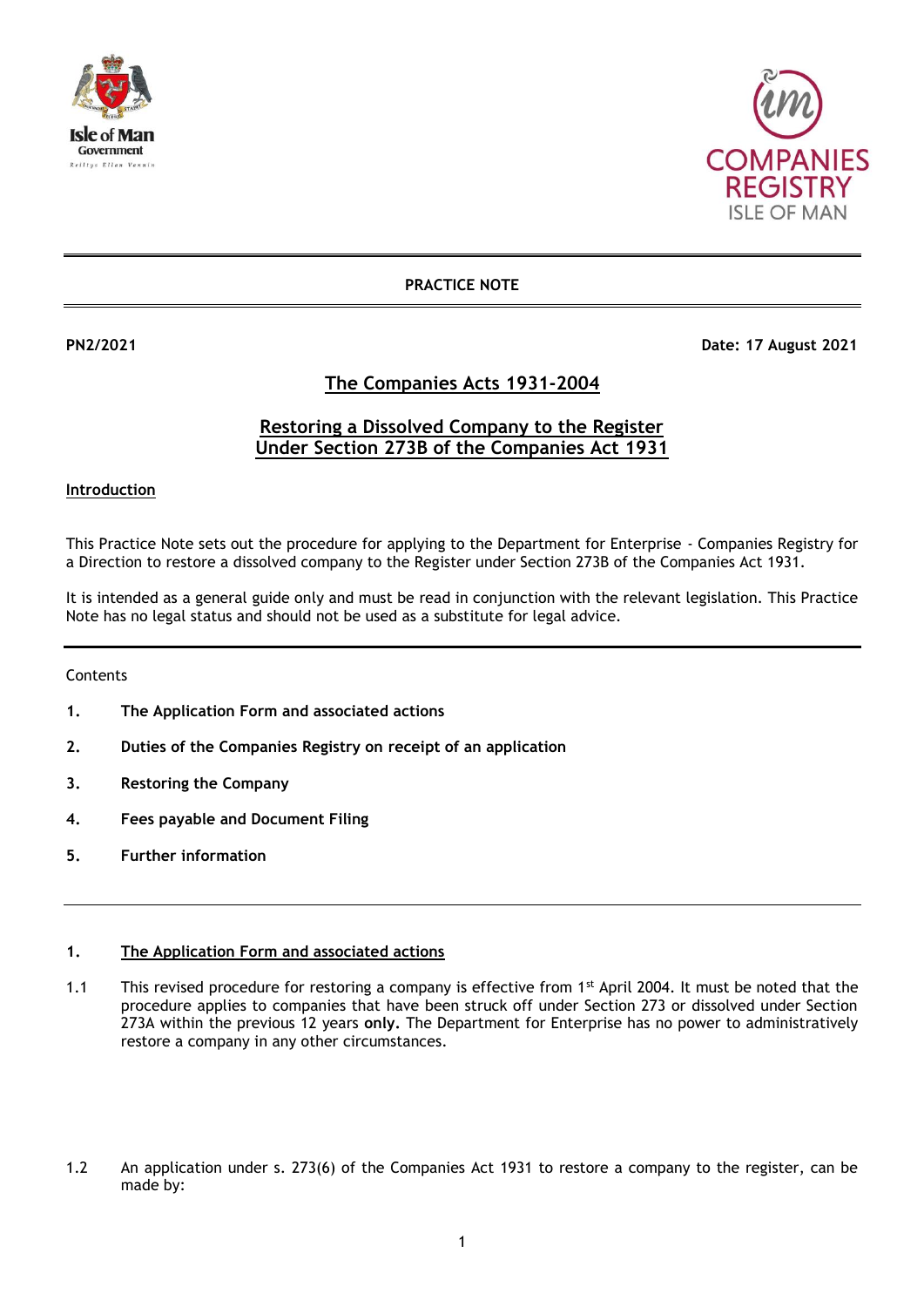- the company (through those who held appropriate corporate office(s) at the time of dissolution); or
- a member of the company at the date of dissolution (or a deceased member's personal representative at the date of dissolution); or
- a creditor of the company
- 1.3 The application for restoration cannot be made by someone who would have been a member had the company not been struck off, since such a person cannot be considered a member of the company under s. 25 of the Companies Act 1931. See in particular the judgment of Deemster Cain (In the Matter of the Petition of Morris and Rushbrook (17 September 2001) 2001-03 Manx Law Reports N-14<sup>1</sup> .
- 1.4 A creditor must seek legal advice before applying to restore a company, in particular with regard to the need to appoint a liquidator to take effective control of the company. A creditor is not an officer or shareholder and has no authority to appoint new officers or to dispose of the company's assets without the agreement of the Courts. The Companies Registry will not accept forms appointing new officers from a creditor who has restored a company.
- 1.5 Before making an application, the applicant must have posted a notice to each director, the secretary and each member of the company and published such notice in one newspaper published and circulating in the Isle of Man, stating that the applicant proposes to apply to the Department for Enterprise for a Direction restoring the company to the Register and that, unless written objection is made to the Department within 30 days of the date the notice was published or posted, the Department may make a Direction to restore the company.
- 1.6 In addition, the applicant must obtain from the Attorney General, the Assessor of Income Tax and the Collector of Customs & Excise written confirmation stating that they have no objection to the restoration of the company to the register.
- 1.7 Applicants should be aware that the Assessor of Income Tax and the Collector of Customs & Excise will require all matters outstanding with their respective departments to be settled to their satisfaction before issuing such written confirmation.
- 1.8 The application to restore the company must be made on the prescribed form "273B", which is downloadable from the Department's website [www.gov.im/categories/business-and-industries/companies-registry](http://www.gov.im/categories/business-and-industries/companies-registry)  This consists of a single page document to be completed by the applicant.
- 1.9 The application requires to be accompanied by a copy of the notice published in a locally published and circulating Isle of Man newspaper and of EACH of the notices sent to the directors, secretary and members as described in paragraph 1.5 above, and by the written confirmations described in paragraph 1.6. Please note that photocopies or faxes of the written confirmations are not acceptable.
- 1.10 There is a prescribed fee (**currently £1,185**), which must be paid at the time the application is submitted for registration.

#### **2. Duties of the Companies Registry on receipt of an application**

- 2.1 Once the application has been accepted, the Companies Registry will publish on its website and in an index available for inspection at its public counter, a notice to the effect that an application for restoration has been received.
- 2.2 **Applicants are advised that, should any objection be received, no Direction for Restoration will be made until either the objection is withdrawn, or the Department decides that the objection is completely without justification.**
- 2.3 Once 30 days have passed since the notice given in paragraph 1.3 was last published, and if no objection has been received, the Department may direct that the name of the company be restored to the register, and a certified copy of the direction will be posted to the applicant.

<sup>-</sup><sup>1</sup> [http://www.judgments.im/content/CP2001\\_61%20Morris%20and%20Rushbrook%2017\\_09\\_01.pdf](http://www.judgments.im/content/CP2001_61%20Morris%20and%20Rushbrook%2017_09_01.pdf)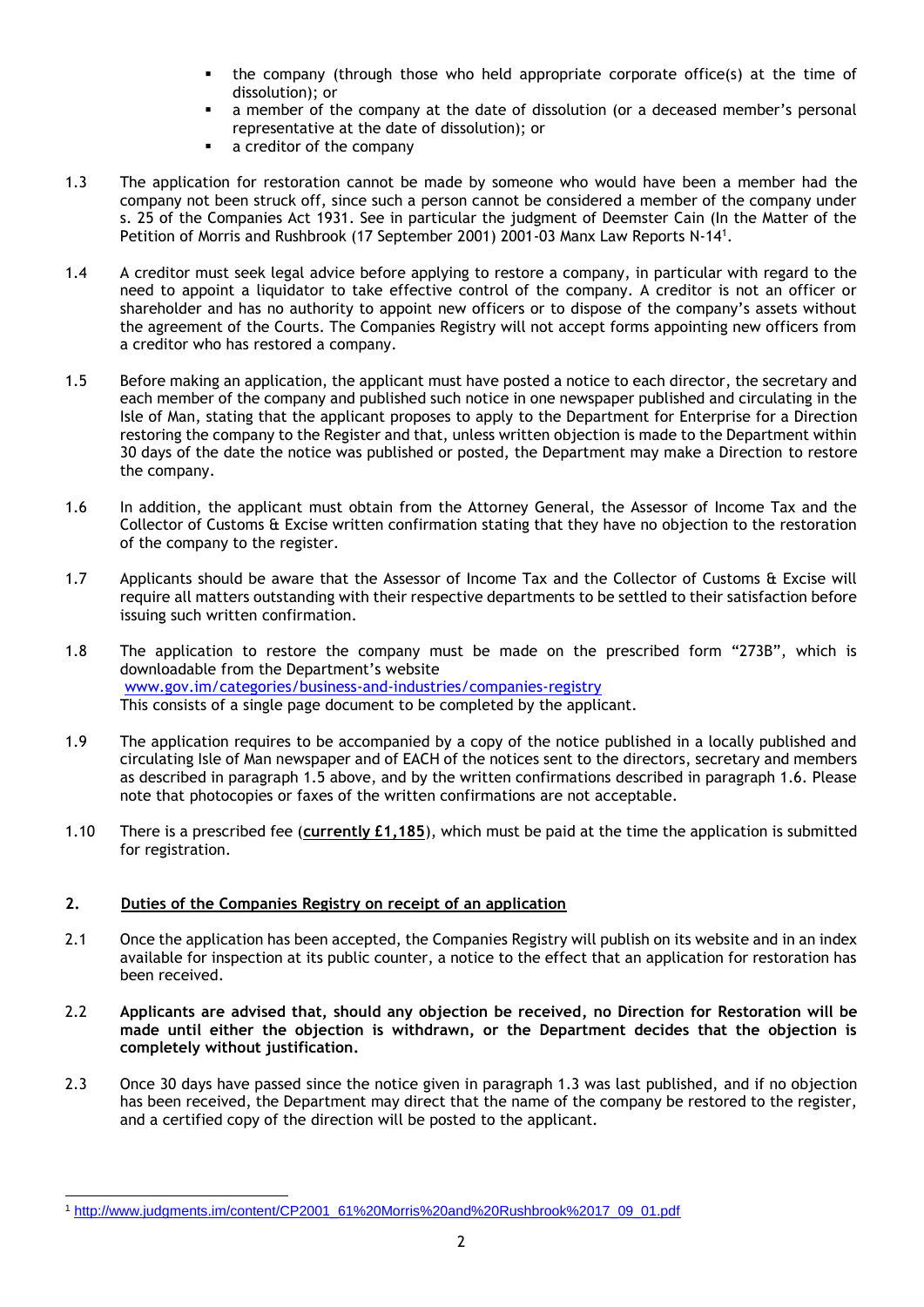- 2.4 The direction may also include such further directions or provisions as may be thought just. The most common conditions imposed are for the filing of all outstanding documents, with payment of all fees due at the rates applicable under the current fees order.
- 2.5 A company applying to be restored may be directed to change its name on restoration where, for example, another company has taken a similar or identical name to that of the dissolved company during the period it was dissolved.

#### **3. Restoring the Company**

- 3.1 In order to complete the restoration, applicants should ensure that any conditions attached to the direction described in paragraph 2.3 to restore the company have been met, or that they can be met on registration, before submitting the certified copy of the direction to the Companies Registry. However, if these documents are not produced or the conditions are not met, this will delay the restoration of the company to the register.
- 3.2 There is no time limit for submission of the certified copy of the direction to the Companies Registry. It is up to the applicant to decide how quickly the restoration is to take effect.
- **3.3 If the application is made by a creditor of the company, the creditors will not be required to file any outstanding documents due under the Companies Acts as a creditor is not in a position to complete statutory documents. On restoration, however, the company may be in default will its statutory filing obligations and action may be started at any time under Section 273 with a view to striking the name of the company off the register. Persons having an interest in the affairs of the company should seek legal advice as to the courses of action open to protect their interest.**
- 3.4 In order to speed up the process of restoration, the Companies Registry will accept the filing of all outstanding documents, together with the relevant current filing fees, at the same time as the application for restoration is submitted
- 3.5 If all the submitted documents are in order, and no other conditions for restoration require to be made, the Companies Registry will register the certified copy of the direction without further reference to the applicant.
- 3.6 Applicants are advised that no notice is required, nor will any be given, when a company has been restored. Finally, applicants should also be aware that the Department is not obliged to make a direction to restore a company, and any refusal to make such a direction does not affect any right to petition the High Court of the Isle of Man for an order for restoration.

#### **4. Fees payable and Document Filing**

- 4.1 A fee of **£1,185** is payable on applying for restoration.
- 4.2 Payment of fees can be made in cash or by cheque made payable to "Isle of Man Government", or by BACS/Bank transfer in accordance with the following <https://www.gov.im/media/1368638/2020-01-02-companies-registry-bacs.pdf>
- 4.3 Company documents can be presented for registration in paper form by delivery to our public counter, by post or by email providing they are submitted in accordance with the Companies Registry Electronic Transmission of Information guidance [https://www.gov.im/media/1371077/electronic-transmission-of](https://www.gov.im/media/1371077/electronic-transmission-of-information-guidance.pdf)[information-guidance.pdf](https://www.gov.im/media/1371077/electronic-transmission-of-information-guidance.pdf)